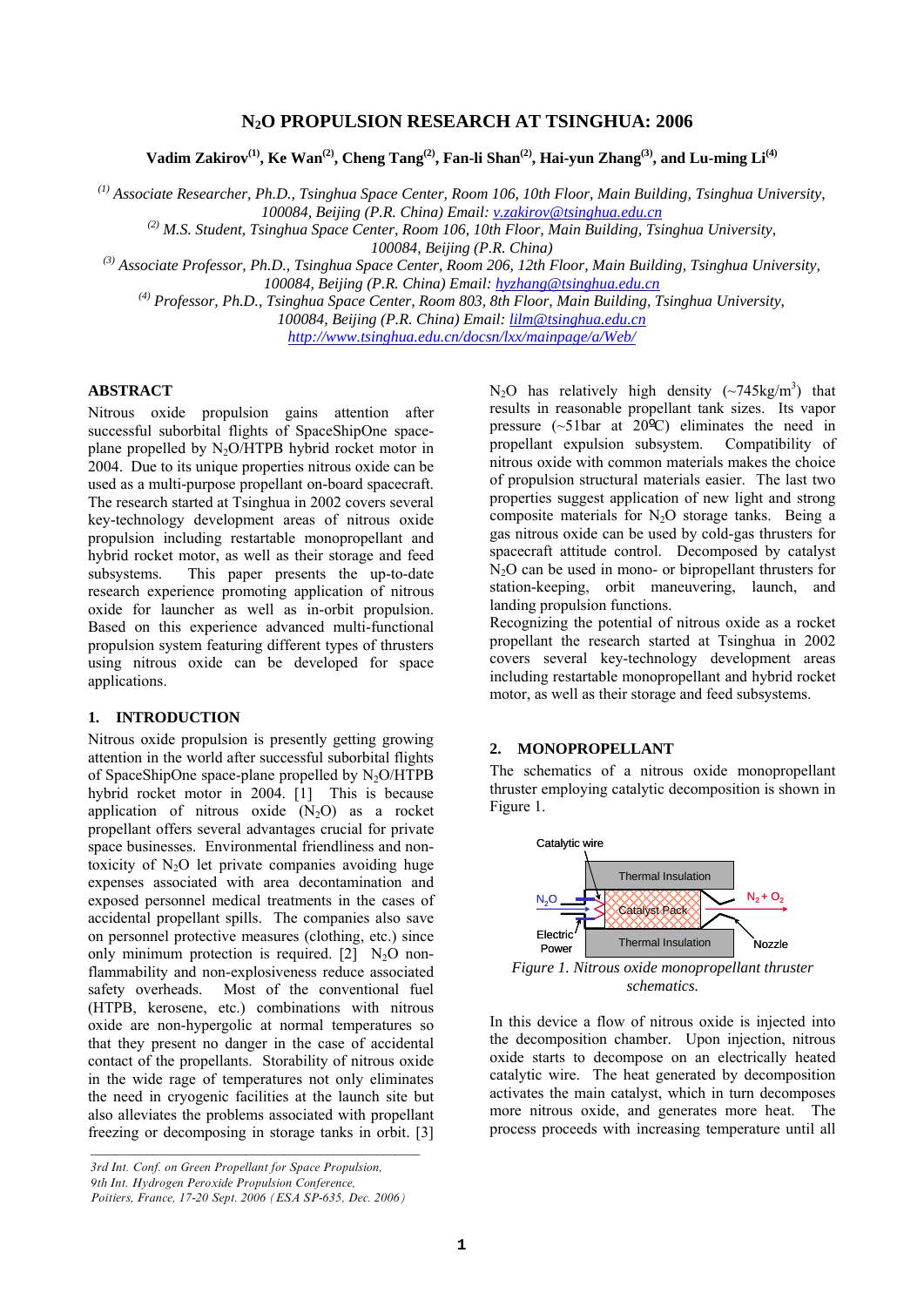of the catalyst is activated and the rate of decomposition reaches its maximum when steady state is achieved. The products of the decomposition leave the chamber through the nozzle producing thrust. Once balance between heat generation by decomposition and heat dissipation into surrounding is achieved the reaction becomes self-sustaining so that electrical power input is no longer required.

[Figure 2](#page-1-0) shows specific impulse performance for nitrous oxide monopropellant reaching its maximum  $(I_{sp} = 206s)$  at about  $1640^{\circ}$ C.



<span id="page-1-1"></span><span id="page-1-0"></span>*Figure 2. Theoretical specific impulse of nitrous oxide monopropellant thruster as a function of chamber temperature. (nozzle expansion ratio = 200)* 

More than 300 firings of  $N_2O$  monopropellant prototype have been accomplished to date. [Figure 3](#page-1-1) shows an example of typical  $N_2O$  monopropellant prototype thruster firing in a lab.

More than 50 different catalysts have been tested. A catalyst activation temperature as low as 250ºC has been recorded. A catalyst lifetime in excess of 15 hours was demonstrated at 49 restarts. Nitrous oxide

mass flow rates up to 1.1 gm/s have been supported. Decomposition temperatures in excess of 1500ºC have been demonstrated.



*Figure 3. Nitrous oxide monopropellant firing. (The exhaust plume is invisible.)* 

During the research at Tsinghua  $N_2O$  decomposer design diameter and length have been reduced to 4 and 20mm respectively while it's mass to  $\sim$ 20gm [\(Figure 4](#page-1-2)) and [Table 1\)](#page-1-3) for 10-150mN thrust range. [[4\]](#page-5-3) At present the  $N_2O$  monopropellant research focuses on

reduction of thruster's start-up transient (from current 52s) and input power (from current 24-35W).

## **3. HYBRID ROCKET MOTOR**

Hybrid rocket motor using nitrous oxide is capable of higher specific impulse performance [\(Figure 5](#page-2-0)) than the monopropellant thruster.



*Figure 4. Nitrous Oxide Monopropellant Prototype (NOMP) designs.* 

<span id="page-1-3"></span><span id="page-1-2"></span>

| Table 1. Main features of NOME designs. |               |               |               |           |           |
|-----------------------------------------|---------------|---------------|---------------|-----------|-----------|
| Parameter                               | NOMP-1        | NOMP-2        | NOMP-3        | NOMP-4    | NOMP-5    |
| Diameter, mm                            | 12            |               |               |           |           |
| Volume, mm <sup>3</sup>                 | 4072          | 1659          | 1508          | 571       | 251       |
| Mass flux, $kg/m^2/s$                   | $0.09 - 0.71$ | $0.46 - 2.08$ | $0.37 - 1.39$ | 1.43-3.34 | 2.66-2.88 |
| Choked flow                             | No            | Yes           | Yes           | Yes       | Yes       |
| Pressure range (gauge), bar             |               | $5 - 25$      | $1 - 24$      | $16 - 35$ | 18-19     |
| Mass, gm                                | 81            | 151           | 37            |           |           |

*Table 1. Main features of NOMP designs.*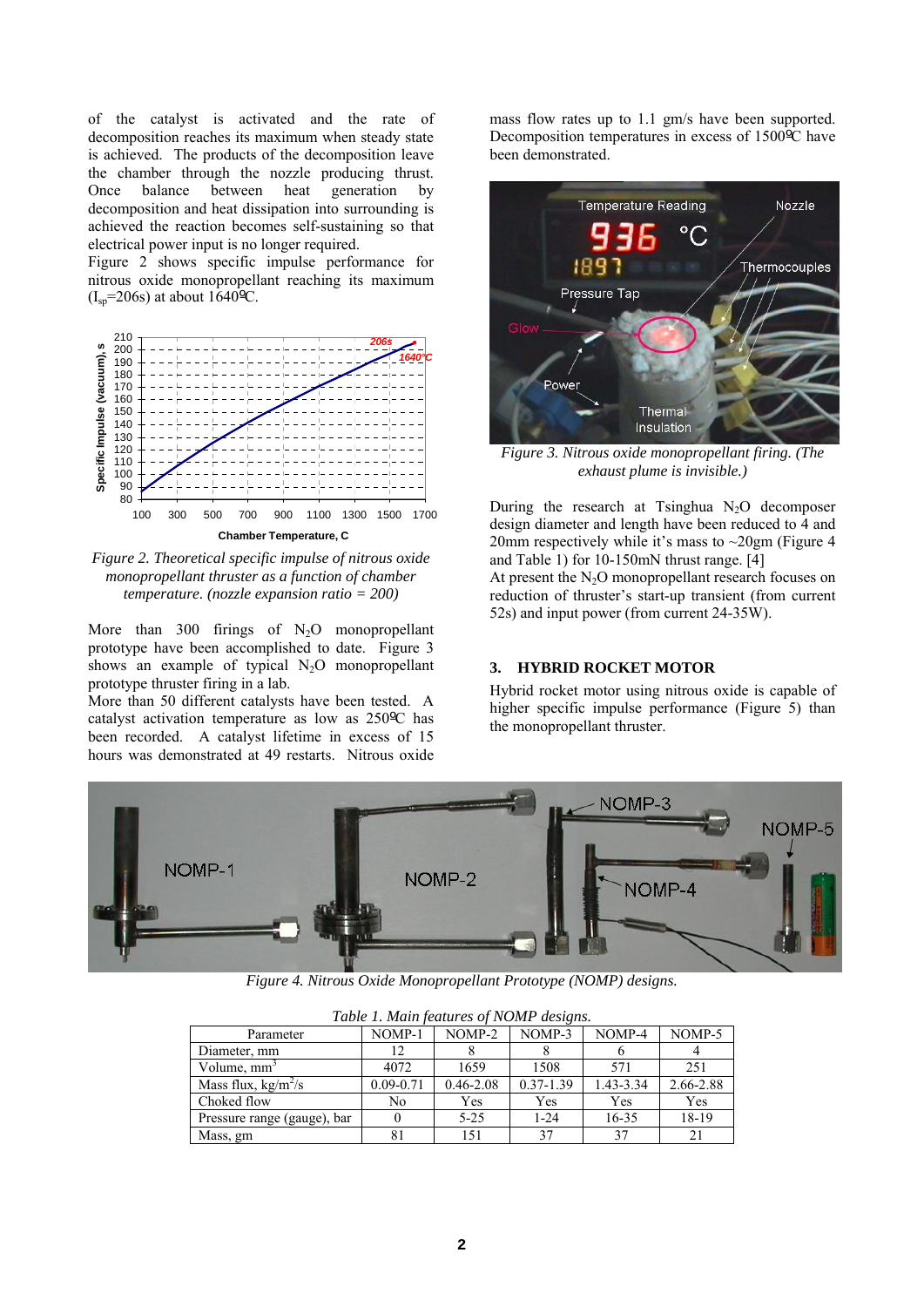

<span id="page-2-0"></span>*Figure 5. Theoretical specific impulse of nitrous oxide - solid fuel propellant combinations. (HTPB = hydroxyl-terminated polybutadiene; PMMA = polymethylmethacrylate)* 



<span id="page-2-1"></span>*Figure 6. Performance comparison for selected booster propulsion.* (*LOX = liquid oxygen; LH*<sub>2</sub> = *liq uid hydrogen; N2O = nitrous oxide. Data taken from sources [[5](#page-5-4)[,6](#page-5-5)])* 

<span id="page-2-2"></span>

<span id="page-2-3"></span>*Figure 7. Performance comparison for selected upperstage propulsion. (Data taken from sources [[5,](#page-5-4)[6](#page-5-5)])* 

For launcher applications specific impulse performance of N<sub>2</sub>O-fed hybrids ([Figure 6\)](#page-2-1) is competitive to that of: presenting explosion hazard solid rocket motors; toxic hydrazine bipropellants; and cryogenic LOX/Kerosene rocket engines. For in-orbit applications specific

impulse performance of  $N_2O$ -fed hybrids (Figure 7) is superior over hydrazine monopropellants, and is competitive to that of: presenting explosion hazard and single-shot, solid rocket motors; toxic hydrazine bipropellants; and cryogenic LOX/Kerosene rocket engines.

Tsinghua (Figure 8),  $N_2O$  decomposed in the catalyst In the hybrid rocket motor under development at pack to nitrogen and oxygen is injected into the combustion chamber igniting solid fuel upon contact. Then, combustion products expand through the nozzle producing thrust.



*Figure 8. Schematics of N2O-fed hybrid rocket motor.*



*Figure 9. 4N-thrust N2O/PMMA hybrid rocket motor firing on thrust stand.* 



*Figure 10. Solid fuel regression rates for N2O-fed hybrid rocket motor.* ( $\dot{r}$  *- fuel regression rate, mm/s; Gox – oxidizer mass flux, kg/s/m<sup>2</sup>; R-squared value;* Gox – oxidizer mass flux, kg/s/m<sup>2</sup>; R-squared value; *The regression rates were obtained by weighing fuel grains before and after each firing.)* 

Performance of hydroxyl-terminated polybutadiene (HTPB or rubber) and polymethylmethacrylate (PMMA, acrylic, or plexiglas) solid fuels have been studied during test firings of lab-scale hybrid rocket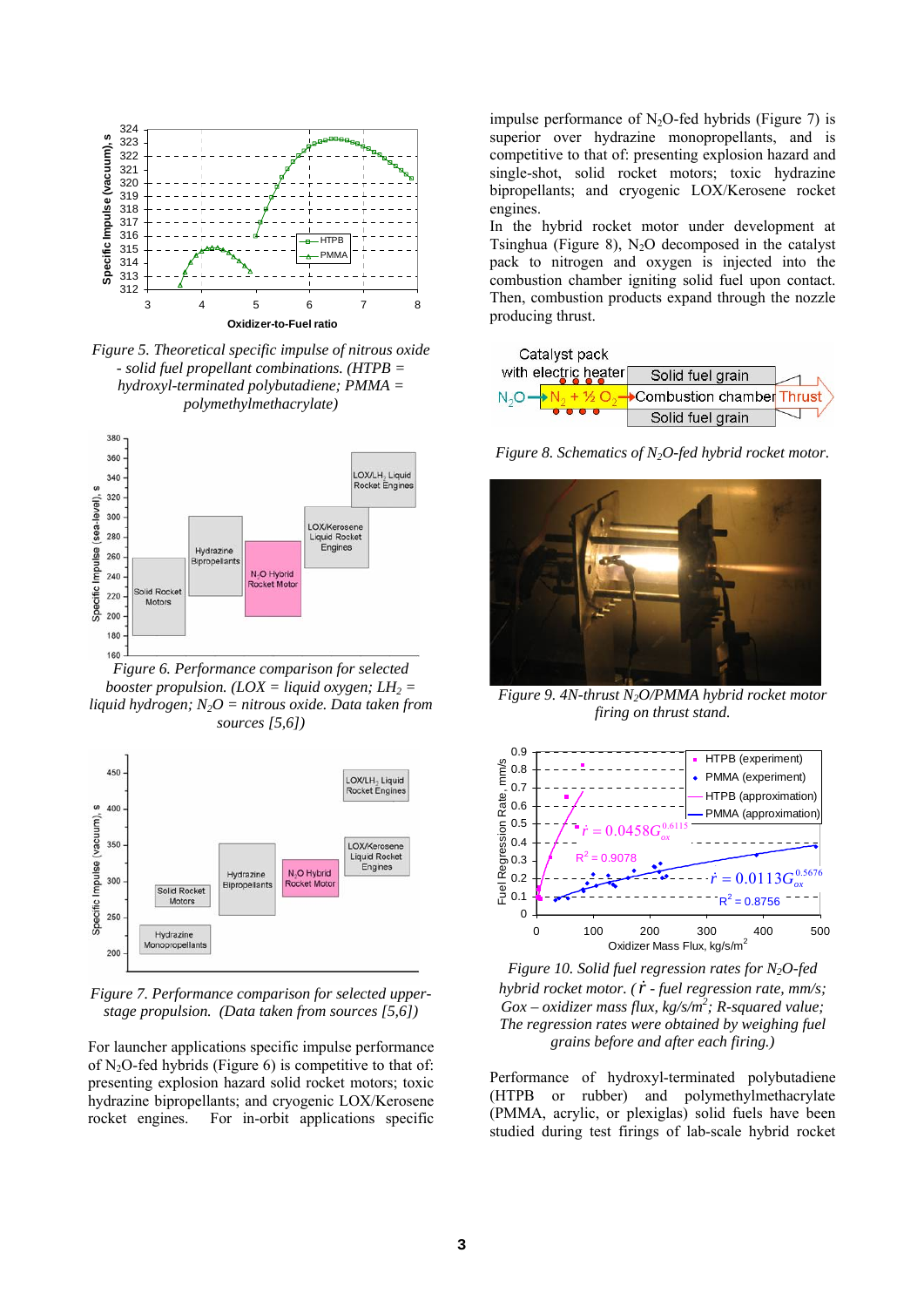motor ([Figure 9\)](#page-2-2). The empirical relationships for the solid fuel regression rates are shown in [Figure 10.](#page-2-3)



*Figure 11. Restartable hybrid rocket motor test results. (Maximum temperature reading limit for K-type thermocouples was set to 1000ºC)* 



*Figure 12. The restartable N2O/PMMA hybrid rocket motor.* 

Figure 11 presents the results for the restartable  $N<sub>2</sub>O/PMMA$  hybrid rocket motor (Figure 12) firing. In this test hybrid rocket motor was lit seven times. In the beginning of the 8th start (time=1040s) PMMA fuel grain burned through so that the firing was terminated. The measured motor ignition delay time for  $N_2O/PMMA$  hybrid rocket motor is ~0.2s.

Further investigation of the hybrid rocket motor is required to optimize its performance.

# **4. SUBSYSTEMS**

<span id="page-3-0"></span>Nitrous oxide self-pressurization feature eliminates the need in propellant expulsion subsystem making the propulsion system design simpler and lighter. This advantage, however, comes with the concern that excessive propellant chilling due to liquid-to-vapor phase change during propellant consumption out of the storage tank may cause undesired sharp vapor pressure drop resulting in the loss of liquefied gas selfpressurization feature leading to temporary liquefied gas propulsion system malfunction. Since propellant consumption (evaporation) is responsible for propellant chilling inside storage tank while heat transfer is responsible for its heating the problem occurs only when the first overtakes the second one, i.e. when propellant consumption rate out of the storage tank is

excessive. Temporary propulsion system malfunction due to loss of liquefied gas self-pressurization feature can be avoided if propellant consumption rate does not exceed maximum limiting value specific for each propellant storage system design.

evaporation out of the tank is shown in Figure 13. Experimental setup for studying of liquefied gas



*Figure 13. Experimental setup for liquefied gas testing.* 

developed and verified by experimental data can One-dimensional, homogeneous model (Figure 14) predict the maximum limiting value of propellant consumption to avoid the loss of liquefied gas selfpressurization feature. [\[7](#page-3-0)]



*Figure 14. Sketch of storage tank self-pressurization by liquefied gas.*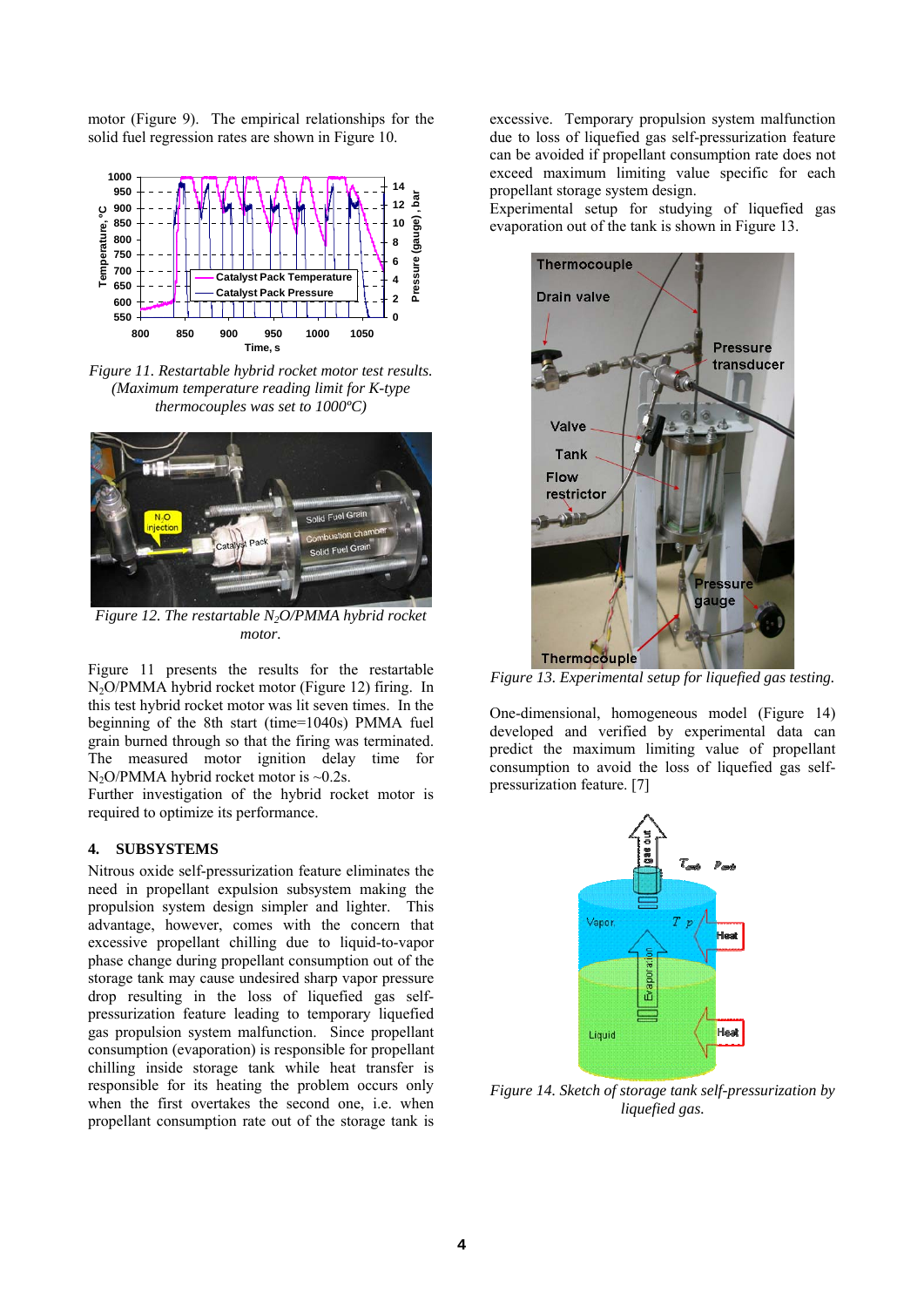

<span id="page-4-0"></span>*Figure 15. Results comparison for N2O mass flow rate out of storage tank. (The initial mass flow rate curve step in the figure is because the flow out of tank was "controlled" by flow-meter heating the exhaust gas. When no liquid was left in the tank mass flow rate finally dropped to zero.)*



<span id="page-4-2"></span><span id="page-4-1"></span>*(The initial pressure drop for experimental data is a nitrous when the moisture condensed on the outside dynamic pressure drop. The pressure spike for experimental data is due to heat of fusion passed to tank wall froze at 0ºC.)* 

Satisfactory fit between empirical and theoretical results has been demonstrated for nitrous oxide evaporation out of the storage tank [\(Figure 15](#page-4-0) and [Figure 16](#page-4-1)).

<span id="page-4-3"></span>dimensional, heterogeneous, capable of handling The model will be further developed into 1 binary mixtures, and boiling.

## **. APPLICATIONS 5**

While nitrous oxide monopropellant can be used for spacecraft station-keeping and small  $\Delta V$  orbital maneuvering hybrid rocket motor can be applied for spacecraft large ∆V orbital maneuvering as well as launcher take off.

propellant storage and feed subsystems' operation Liquefied gas self-pressurization model is useful for prediction in-orbit. Since during take off gravity and inertia force liquid nitrous through the feed-lines, the model cannot be applied for launch at present. With little modification, however, the model will be capable of simulating launch case.

suggests that the most efficient application of this The analysis of nitrous oxide propulsion potential propellant is a multi-mode system in which different types of thrusters are fed from single storage tank. [\[8](#page-5-6)] [Figure 17](#page-4-2) and [Figure 18](#page-4-3) give two possible examples of alternative nitrous oxide propulsion system options for a spacecraft. For the case of nitrous oxide propulsion the system is simpler. In addition, the system features higher flexibility to mission scenario change since nitrous oxide can be used till depletion by either thruster.



*Figure 17. Schematics of Cold-Gas/Monopropellant propulsion system for a spacecraft.* 



*Figure 18. Schematics of Cold-Gas/Hybrid Rocket Motor propulsion system for a spacecraft.* 

Finally, nitrous oxide is non-toxic alternative to onventional hydrazine propulsion. c

#### **6. CONCLUSIONS**

currently under development at Tsinghua promote application of The several key-technologies nitrous oxide propulsion.

combine different types of thrusters into multi-mode For maximum performance benefit it is practical to